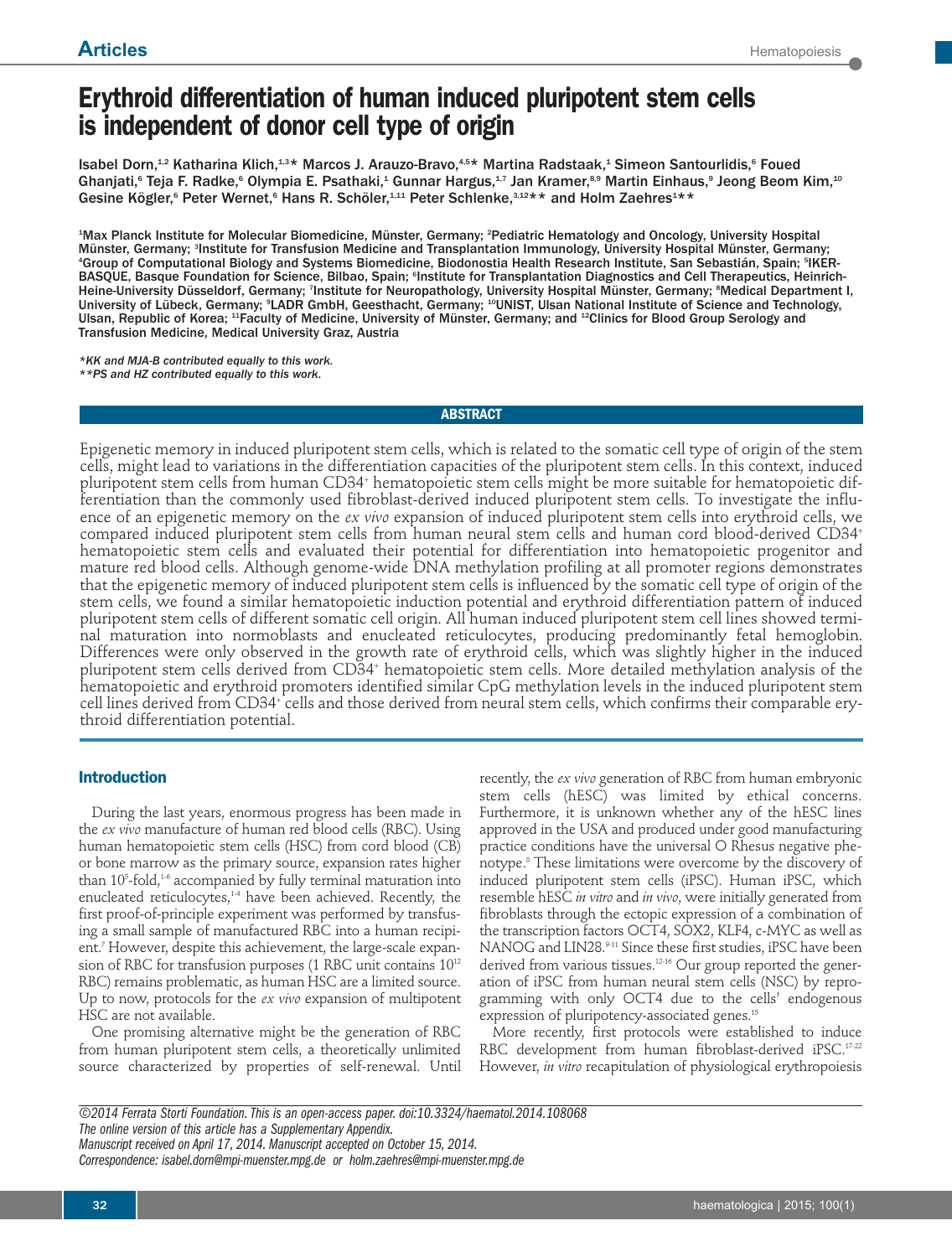in its entirety, which includes mesoderm induction, generation of HSC, erythroid maturation, hemoglobin switching and enucleation, remains a challenge. Compared to the established protocols for the adult system, RBC generation from iPSC is less efficient. In addition to a poor expansion rate of erythroid cells, the terminal differentiation of cells generated *ex vivo* from iPSC fails, particularly with regards to enucleation and switching from embryonic to fetal and finally to adult hemoglobin.

Increasing evidence from murine23,24 and human systems<sup>25,26</sup> indicates that iPSC exhibit an epigenetic memory related to their donor cell type of origin. Although iPSC show characteristics and behaviors of ESC, incomplete removal of tissue-specific methylation or aberrant *de novo* methylation has been observed, which might influence their differentiation behavior. Due to this potential epigenetic memory and its influence on hematopoietic differentiation, iPSC from CD34+ HSC may be more suitable for erythroid differentiation than the commonly used fibroblast-derived iPSC.

To investigate the influence of an epigenetic memory on the *ex vivo* expansion of iPSC into hematopoietic and erythroid cells, we generated iPSC lines from human CBderived CD34+ HSC and human NSC.15 We evaluated their global gene methylation status and their potential to differentiate into hematopoietic progenitors and mature RBC under *ex vivo* conditions. Whereas CD34+ HSC are the physiological source for RBC in humans and are of mesodermal origin, NSC are derived from the ectodermal germ layer. For the sake of completeness, fibroblast-derived iPSC<sup>27</sup> and hESC H1 were included in our study as "controls".

#### **Methods**

## *Generation of human cord blood CD34+ induced pluripotent stem cells*

CD34+ HSC were isolated from human CB, using MACS sorting (Miltenyi Biotec, Germany). Informed consent was obtained from the donating mothers, and the investigation was approved by the Ethics Committee of Heinrich-Heine-University Düsseldorf Medical School. CD34+ cells were stimulated with stem cell factor (SCF), thrombopoietin (TPO), fms-related tyrosine kinase 3 ligand (FLT3-L) and interleukin 6 (IL-6) as described elsewhere<sup>28</sup> and reprogrammed with either OCT4, SOX2, KLF4 and c-MYC or only OCT4 and SOX2. Lentiviral vectors encoding the human cDNA of OCT4, SOX2, KLF4 and c-MYC under the control of the SFFV promoter<sup>29,30</sup> were produced as previously described.<sup>15,31</sup> Infected CD34<sup>+</sup> cells were replated on irradiated mouse embryonic fibroblast cells in ESC medium. Approximately 25 days after transduction, iPSC colonies were selected for further expansion on the basis of their morphology. Established CD34+ iPSC lines were characterized as described elsewhere.32 The generation and characterization of iPSC from human NSC with OCT4 and KLF4 (NSC-2F-iPSC) or only OCT4 (NSC-1F-iPSC) by our group has already been published.15 Likewise, the generation of iPSC from human skin fibroblasts (Fib-iPSC) with OCT4, SOX2, KLF4 and c-MYC has been described.27 H1-hESC were obtained from WiCell (WI, USA).

#### *Global gene expression analysis*

RNA samples for microarray analysis were prepared using RNeasy columns (Qiagen, Germany). The input in the linear amplification protocol (Ambion) was 300 ng of total RNA per sample, with 12 h of *in vitro* transcription incorporating the biotinlabeled nucleotides. Purified and labeled cRNA was hybridized onto HumanHT-12 v4 expression BeadChips (Illumina, USA) following the manufacturer's instructions. The chips were stained with streptavidin-Cy3 (GE Healthcare) and scanned using the iScan reader (Illumina). Methods for the microarray data processing are available in the *Online Supplement*.

# *Global DNA methylation analysis*

Genomic DNA was extracted from human iPSC (passage ≥15) and the corresponding somatic cell populations. The methylation status of all promoter-associated CpG islands was analyzed. Detailed methods are available in the *Online Supplement*.

#### *Hematopoietic and erythroid differentiation*

Human ESC H1 (n=6) and iPSC (n=4 respectively n=3 for NSC-2F-iPSC, passages ≥15) were differentiated into hematopoietic cells using the embryoid body method, as previously described<sup>18</sup> (Figure 1, Table 1). Embryoid bodies were stimulated for 20 days with 100 ng/mL SCF, 100 ng/mL TPO, 100 ng/mL Flt3-L, 5 ng/mL IL-3, 5 ng/mL IL-6, 5 ng/mL vascular endothelial growth factor 165, BMP4 (20 ng/mL until day 9, then 10 ng/mL) (all from Peprotech, USA) and 3 U/mL erythropoietin (EPO, Erypo®, Janssen-Cilag, Germany). Day 21 embryoid bodies were dissociated into single cells using collagenase B (0.4 U/mL; Roche Diagnostics, Germany).<sup>33</sup> For erythroid differentiation, single cells were cultured for up to 25 days in Iscove liquid medium (Biochrom, Germany) containing 10% human plasma (Octapharm, Germany), 10 μg/mL insulin (Sigma Aldrich, Germany) and 330 μg/mL human holotransferrin (Spicac, UK). Cells were stimulated with the following cytokines: day 0 to day 8: 100 ng/mL SCF, 5 ng/mL IL-3 and 3 U/mL EPO; day 8 to day 11: 100 ng/mL SCF and 3 U/mL EPO; day 11 to day 25: 3 U/mL EPO.

Hematopoietic and erythroid development was monitored by flow cytometry, colony formation in semisolid media and microscopic evaluation of cell morphology. The hemoglobin composition was analyzed by high performance liquid chromatography and polymerase chain reaction analysis. Detailed methods are available in the *Online Supplement.*

## **Results**

## *Induction of pluripotency in human cord blood CD34+ hematopoietic stem cells*

CD34+ HSC from human CB were reprogrammed to pluripotency using lentiviral vectors expressing either OCT4 and SOX2 alone (CD34-2F-iPSC) or expressing OCT4, SOX2, KLF4 and c-MYC (CD34-4F-iPSC) as a polycistronic unit under the control of the retroviral SFFV promoter.29,30 The transduction efficiency of the CD34+ HSC was approximately 70% and yielded different quantities of ESC-like colonies, which were further propagated (*Online Supplementary Figure S1A*). Immunofluorescence staining was performed to detect the expression of the pluripotency markers OCT4, NANOG, SSEA4, Tra1-60 and Tra1-81 (*Online Supplementary Figure S1C,D*) as well as alkaline phosphatase staining (*Online Supplementary Figure S1B*). Silencing of the SFFV promoter after reprogramming was demonstrated by the absence of red fluorescent protein expression in the iPSC colonies. This was further validated using quantitative reverse transcriptase polymerase chain reaction with vector-specific primers (*Online Supplementary Figure S1F*). To evaluate their *in vivo* pluripotency, CD34+ iPSC were subcutaneously transplanted into mice with severe combined immunodeficiency. Approximately 8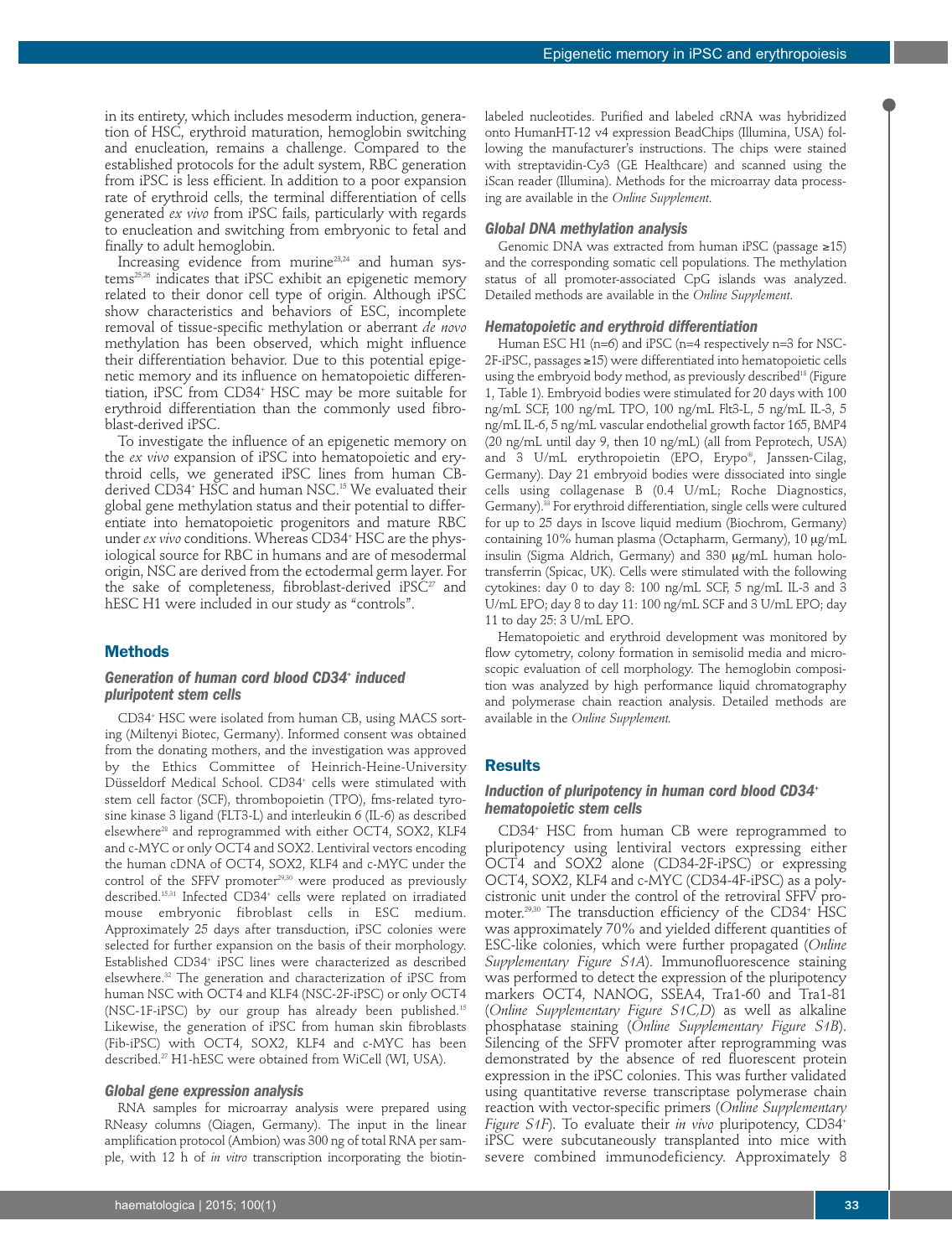weeks after injection, the CD34<sup>+</sup> iPSC gave rise to teratomas containing derivatives of all three germ layers, including neural rosettes (ectoderm), smooth muscle and chondrocytic elements (mesoderm) and gut-like structures (endoderm) (*Online Supplementary Figure S1E*).

# *Global gene expression profiling of human cord blood CD34+ induced pluripotent stem cells*

To demonstrate successful reprogramming to pluripotency, global gene expression of CD34+ iPSC was compared to the expression profile of hESC and the parental CD34+ population. The canonical pluripotency factors POU5F1/OCT4, SOX2, LIN28, KLF4 and cMYC line up on the diagonal in the pairwise scatter blot comparing the CD34<sup>+</sup> iPSC and H1-hESC (Figure 2A). It was found that 98.1% of the transcripts were similarly expressed (using a 2-fold threshold in  $log_2$  scale) in the CD34<sup>+</sup> iPSC and H1-hESC. The distance between the populations was reduced to 0.019, becoming more than 3-fold closer relative to the parental CD34+ population, which demonstrates successful reprogramming to pluripotency. Hierarchical clustering analysis showed that CD34+ iPSC clustered closely with hESCs (H1 and H9) and were distinct from parental CB CD34+ HSC (Figure 2B). Similarly, principal component analysis demonstrated that all CD34+ iPSCs clustered within the same  $1<sup>st</sup>$  principal component as the hESC and were distinct from their respective parental CD34<sup>+</sup> populations (Figure 2C).

# *Genome-wide DNA methylation profiling of human induced pluripotent stem cells*

To evaluate epigenetic remodeling during reprogramming, quantitative analysis of the methylation status of all gene promoter-associated CpG islands was performed in CB CD34+ iPSC, NSC iPSC,15 CB-derived unrestricted somatic stem cells, iPSC and CB mesenchymal stromal cell iPSC,<sup>32,34</sup> as well as their respective starting cell populations.

|  | Table 1. Used cell lines, their origin and reprogramming factors. |
|--|-------------------------------------------------------------------|
|--|-------------------------------------------------------------------|

| <b>Name</b>    | <b>Origin</b>              | <b>Reprogramming</b> |
|----------------|----------------------------|----------------------|
| H1-hESC        |                            |                      |
| CD34-4F-iPS    | CB CD34 <sup>+</sup> cells | OCT4                 |
|                |                            | SOX <sub>2</sub>     |
|                |                            | KLF4                 |
|                |                            | C-MYC                |
| $CD34-2F-iPS$  | $CB$ CD34 $+$ cells        | OCT4                 |
|                |                            | SO <sub>X2</sub>     |
| $NSC-2F-iPS15$ | <b>NSC</b>                 | OCT4                 |
|                |                            | KLF4                 |
| $NSC-1F-iPS15$ | NSC <sup>.</sup>           | OCT4                 |
| $Fib-iPS27$    | skin fibroblast            | OCT4                 |
|                |                            | SO <sub>X2</sub>     |
|                |                            | KLF4                 |
|                |                            | C-MYC                |



Figure 1. Experimental protocol for the *ex vivo* generation of hematopoietic and erythroid cells from human ESC and iPSC lines. To induce hematopoietic commitment, undifferentiated hESC/iPSC were allowed to form embryoid bodies, which were stimulated for 21 days with a cytokine cocktail, as indicated. For erythroid differentiation, day 21 embryoid bodies were digested into a single cell suspension and applied to a three-phase liquid culture in the presence of growth factors for an additional 18 – 25 days.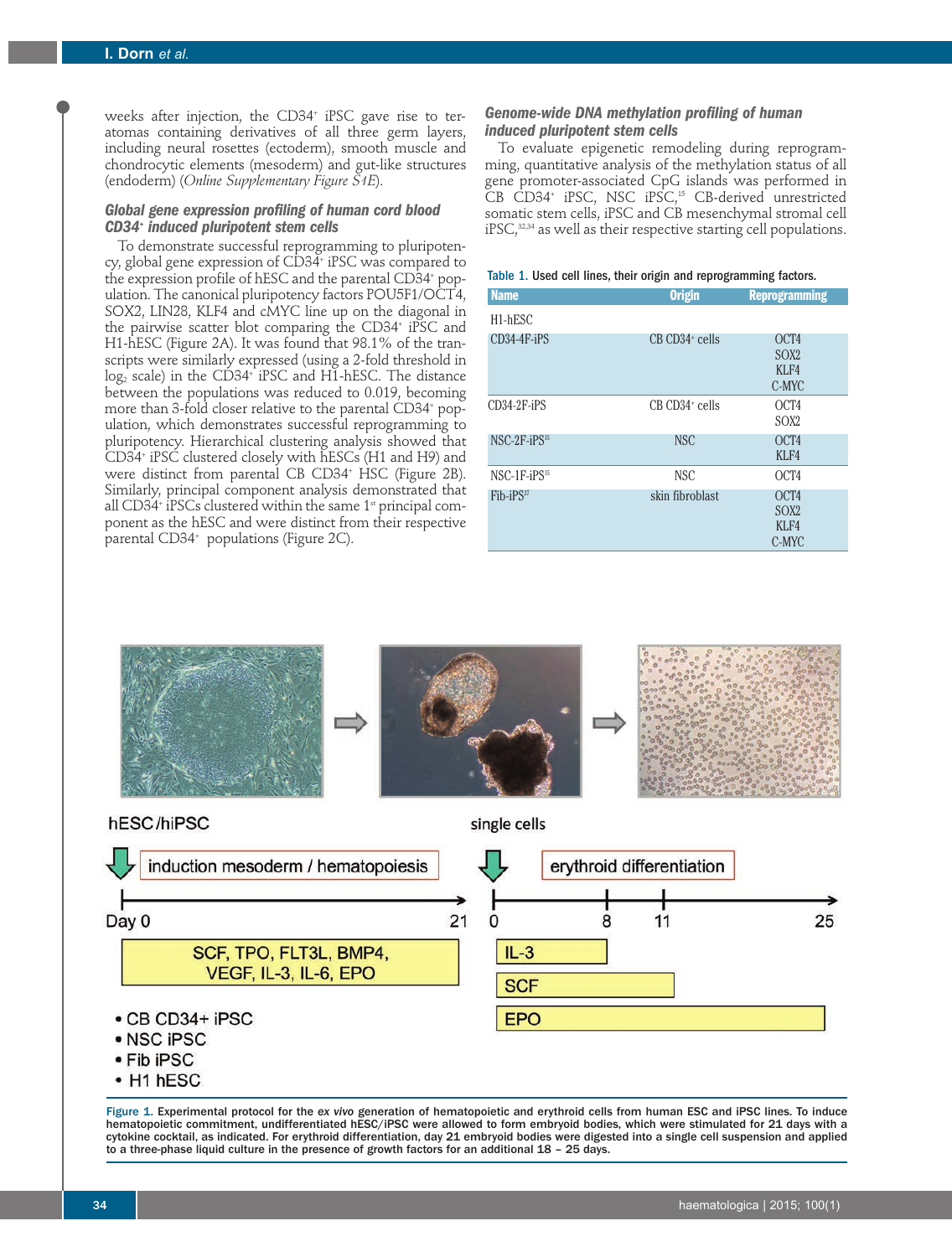A representative scatter plot comparing CD34+ iPSC with their corresponding CD34+ HSC showed a similar distribution of the genes with higher and lower global methylation patterns (Figure 2D). The hierarchical clustering analysis of the global methylation patterns and the principal component analysis revealed a clustering of all these iPSC with their respective donor cell type of origin (Figure 2E,F). This finding points to an epigenetic memory at the level of promoter-associated CpG methylation of these iPSC. To focus in more detail on hematopoietic gene loci, we evaluated the CpG promoter methylation profiles for the hematopoietic and erythrocyte development-associated genes CD34, TAL1, KDR and T (*Online Supplementary Figure S2*), EPO, GATA1, GATA2 (*Online Supplementary Figure S3*), the hemoglobin clusters on chromosomes 11 and 16 (*Online Supplementary Figures S4* and *S5*), and HOXB4, CDX4 and RUNX1 (*Online Supplementary Figure S6*). As a general trend, we could not detect higher methylation levels for the NSC iPSC compared with the CD34+ iPSC at the hematopoietic loci analyzed. At the EPO and GATA2 loci the methylation levels were lower in CD34+ iPSC than in NSC iPSC (red *versus* blue bars in *Online Supplementary Figure S3*).

## *Hematopoietic differentiation of human cord blood CD34+ and neural stem cell induced pluripotent stem cells*

Hematopoietic differentiation of iPSC (n=4 respectively n=3 for NSC-2F-iPSC, passages  $\geq$ 15) and H1-hESC (n=6) was induced by embryoid body formation under cytokine stimulation for 21 days. Flow cytometry analysis after embryoid body digestion on day 21 (Figure 3A) demonstrated the presence of 23%±17.3% CD43+ hematopoietic cells from CD34-4F-iPSC and 18.6%±10.3% CD43+ cells from NSC-2F-iPSC. The major fraction of these CD43+ cells consisted of CD45+ /CD34– myeloid precursors (CD34-4F-iPSC: 13.9%±6.7%; NSC-2F-iPSC: 14.6%±12.8%) expressing CD11, CD14 or CD15. Only a minor subset consisted of CD45+ /CD34+ hematopoietic stem or progenitor cells (CD34-4F-iPSC 2.1%±0.9%; NSC-



Figure 2. Global gene expression and epigenetic profiling of CB CD34<sup>+</sup> iPSC and NSC iPSC. (A) Pairwise scatter plot of global gene expression profile data comparing CD34<sup>+</sup> iPSC and hESC (H1). Black lines indicate 2-fold changes in the gene expression levels between the paired cell types. The positions of the pluripotent markers POU5F1/OCT4, SOX2, LIN28, KLF4 and cMYC are shown as orange circles. The gene expression levels are log<sub>2</sub> scaled. (B) Hierarchical clustering of global gene expression comparing CD34<sup>+</sup> iPSC reprogrammed with OCT4, SOX2 (OS) or OCT4, SOX2, KLF4 and cMYC (OSKM) and hESC (H9 and H1), as well as the CD34+ reprogramming starting populations. (C) Principal component analysis of the global gene expression of CD34+ iPSC, their respective CD34+ HSC and hESC (H1 and H9). The first and second principal components capture 83% and 7.9% of the sample population variability, respectively. (D) Pairwise scatter plot of the global methylation levels comparing CD34+ iPSC and CD34+ HSC. (E) Hierarchical clustering analysis of the global methylation patterns at all gene promoter-associated CpG islands of CD34+ iPSC, NSC iPSC, USSC iPSC and MSC iPSC as well as their respective somatic donor cell types of origin including CD34+ cells, NSC, USSC (cord blood unrestricted somatic stem cells) and MSC (cord blood mesenchymal stromal cells). (F) Principal component analysis of the global methylation patterns at all gene promoter associated CpG islands of CD34+ iPSC, NSC iPSC, USSC iPSC, and MSC iPSC, as well as their respective donor cell types of origin CD34+ cells, NSC, USSC and MSC. The first and second principal components capture 26% and 18% of the sample population variability, respectively.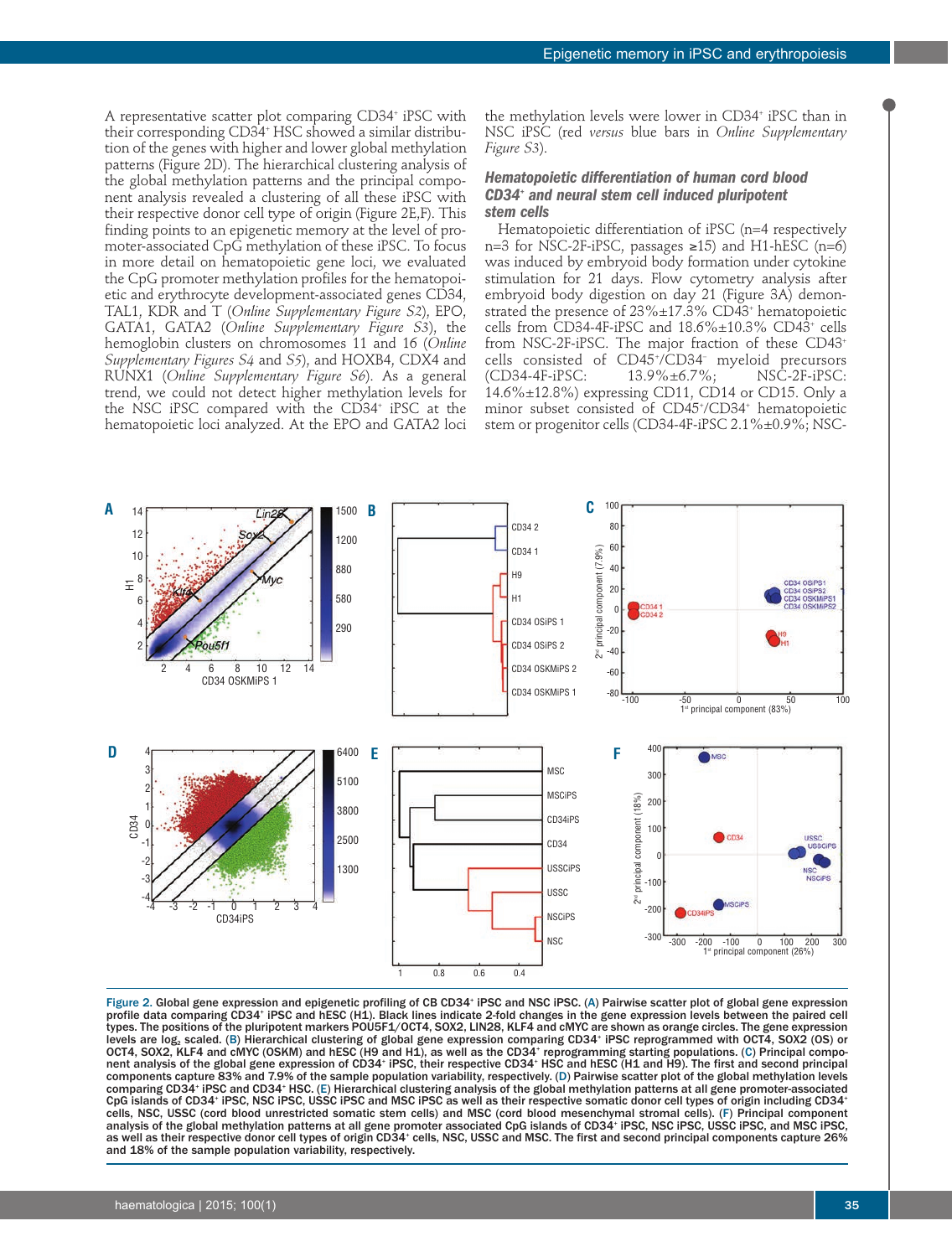2F-iPSC: 2.7%±1%). Furthermore, a small population of already differentiated GPA+ /CD45– erythroid cells was observed (CD34-4F-iPSC: 7.1%±10%; NSC-2F-iPSC:  $3.6\% \pm 0.8\%$ ). Morphologically, these GPA<sup>+</sup> cells were already differentiated normoblasts and reticulocytes and, therefore, without further impact in the erythroid differentiation assay. In addition to GPA, the expression of CD36 (CD34-4F-iPSC: 11%±12.2%; NSC-2F-iPSC 6.3%±4%) and CD71 was measured to identify more primitive erythroid cells (Figure 4C, day 0 of the erythroid differentiation protocol). However, neither marker is specific for the erythroid lineage.35,36 Independently of their hematopoietic nature (measured by CD43), the majority of cells stained positive for CD71 (CD34-4F-iPSC 63.4%±1.7%; NSC-2FiPSC: 62.5%±10.1%), indicating a high percentage of proliferating cells with iron uptake, rather than of erythroid progenitors. Comparable results regarding the hematopoietic marker expression were observed for the CD34-2FiPSC, NSC-1F-iPSC, Fib-iPSC and H1-hESC (Figure 3A,B). Colony formation assays demonstrated a similar colony potential in the CD34-4F-iPS, NSC iPS and Fib-iPS cell lines (1 colony/370 seeded cells), although the frequency of erythroid colonies was slightly higher in the CD34+ iPSC. CD34-2F-iPSC gave rise to a lower total number of colonies (Figure 3C,D).

## *Erythroid differentiation of human cord blood CD34+ and neural stem cell induced pluripotent stem cells*

To address the terminal differentiation potential of iPSC into mature RBC, unselected cells from dissociated day 21 embryoid bodies were cultured for an additional 21 to 25 days in an erythropoiesis assay (n=3 respectively n=4 for CD34-4F-iPSC and NSC-1F-iPSC). During the first culture days, non-hematopoietic cells continuously disappeared, and by day 8, all of the cells were hematopoietic in nature. The major fraction consisted of erythroid precursors as determined by CD36 (CD34-4F-iPSC: 54.8%±14.7%; NSC-2F-iPSC:  $62.1\% \pm 1.6\%$  and GPA expression (CD34-4FiPSC: 66.4%±17.4%; NSC-2F-iPSC: 69.9%±17.5%) (Figure 4C). The remaining cells were mainly CD45+ /GPA– myeloid cells. At this time, independently of the iPSC/hESC line, the majority of the erythroid cells showed morphological characteristics of basophilic and polychromatic erythroblasts. Until day 25, the cells further developed into a homogenous population of erythroid cells (CD34-4F-iPSC: 99%±0.6%; NSC-2F-iPSC: 98.6%±0.8%), showing characteristics of normoblasts with small condensed nuclei and enucleated reticulocytes (CD34-4F-iPSC: 27.3%±4.9%; NSC-2F-iPSC:  $28.4\pm10.9\%$ ) (Figure 4B). In line with terminal differentiation, CD36 expression decreased to 19.9%±9.5% in the CD34-4F-iPSC and 19.7%±9.8% in the NSC-2F-iPSC. The expression of CD71, the transferrin receptor, remained high during the whole culture period. Comparable results were achieved for erythroid differentiation of CD34-2F-iPSC, NSC-1F-iPSC and Fib-iPSC. The terminal maturation and enucleation rates were similar among all iPSC lines (Figure 4B,C). Scanning electron microcopy showed reticulocytes with lobular phenotypes and occasionally mature RBC with a biconcave shape (approximately 1:10-20 cells) (Figure 4D). Interestingly, hESC differentiated more homogenously into erythroid cells (day 8: 87.6%±3.5% GPA+ erythroid cells), but the cells did not terminally



Figure 3. Hematopoietic differentiation of human CB CD34\* iPSC and NSC iPSC. (A) Expression of hematopoietic markers on single cells from dissociated day 21 embryoid bodies, as measured by flow cytometry (H1-hESC n=6, NSC-2F-iPSC n=3, NSC-1F-iPSC, CD34-2F-iPSC, CD34-4FiPSC and Fib-iPSC n=4). The bars represent the percentages (mean ± SD) of positive cells. (B) Representative flow cytometry analyses for CD34 and CD45 expression on digested day 21 embryoid bodies from CD34-2F-iPSC that were reprogrammed with OCT4 and SOX2 and from NSC-1F-iPSC that were reprogrammed with OCT4. (C) Hematopoietic colony formation in semisolid media after digestion of day 21 embryoid bodies. The bars represent the mean number of erythroid and myeloid colonies that arose after 14 days from 30,000 digested, unselected single cells. Additionally, the standard deviation (SD), with regards to the total number of colonies, is indicated in each cell line bar. (D) Representative pictures for erythroid (BFU-E/CFU-E), myeloid (CFU-M/CFU-GM) and immature mixed (CFU-GEMM) colonies that arose from CD34\*-derived iPSC, scored after 14 days (original magnification 50-fold, bars represent 100  $\mu$ m).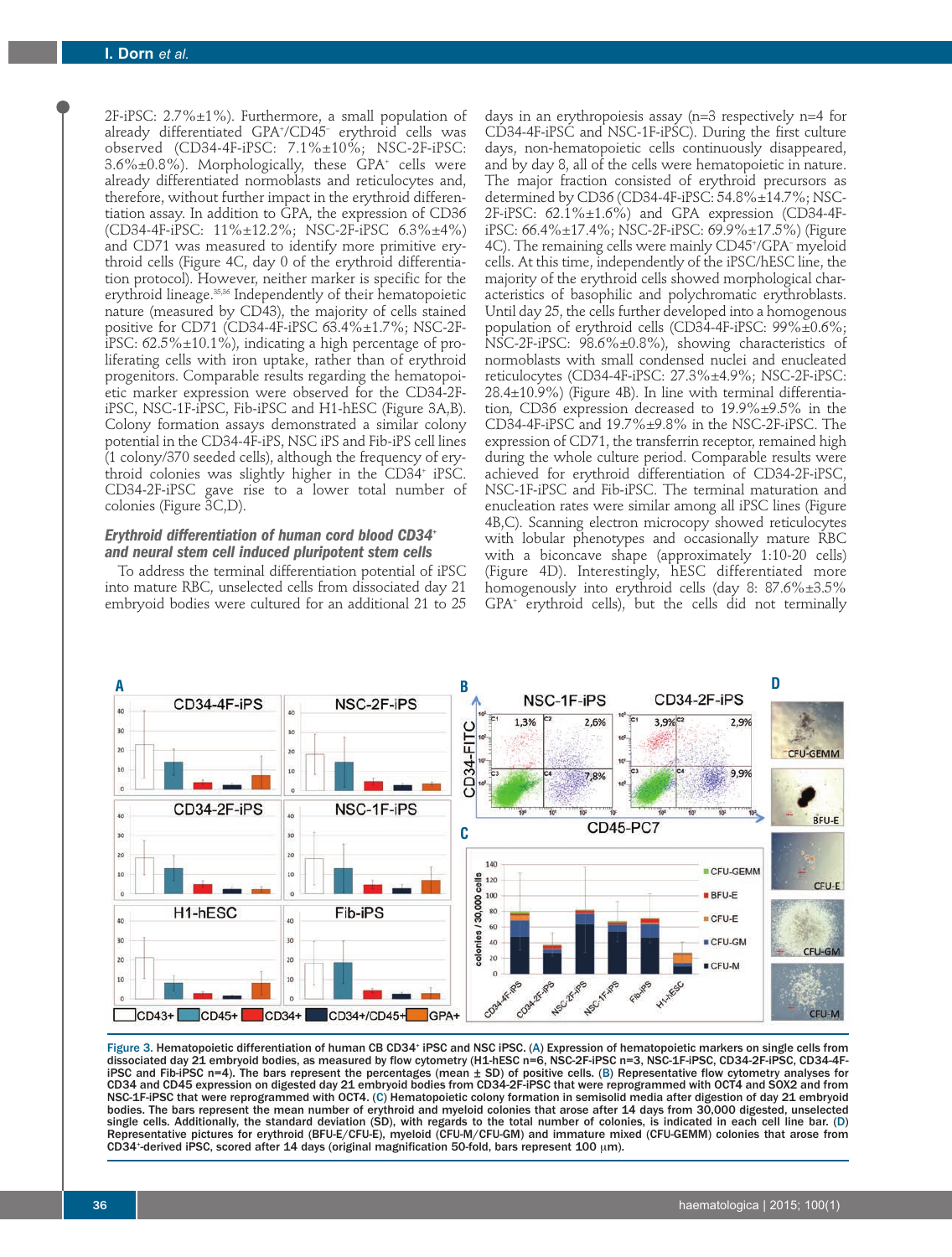mature at the same rate. Although CD36 expression decreased to the low level of  $12.8\% \pm 10.9\%$ , the percentage of enucleated reticulocytes was only 7.9%±5.3%. Morphological analysis showed larger cells with larger nuclei and less compact chromatin (Figure 4B).

Expansion of the erythroid cells reached its maximum between day 15 and 18. Prolonged culturing resulted in the death of the differentiated cells, associated with a decline in cell number. The highest cell expansion rate was observed in CD34-4F-iPSC with 1,368±461-fold expansion calculated from the initial seeded CD34+ /CD45+ cells; the NSC-2F-iPSC underwent 635±165-fold expansion. Considering that CD34– precursors might contribute to erythroid development, we also calculated the number of manufactured erythroid cells per 1,000 initially seeded unselected single cells from day-21 embryoid bodies. The highest erythroid outcome was observed in the CD34-4FiPSC with an average of  $33x10^3$  erythroid cells/10<sup>3</sup> seeded

cells of which approximately  $9x10^3$  were enucleated. This was followed by the 2F-NSC-iPSC with an average of  $18x10^3$  erythroid cells/10<sup>3</sup> seeded cells of which  $5x10^3$  were enucleated (Figure 4E).

To determine the hemoglobin composition of the RBC that were generated, high performance liquid chromatography was performed during the final days of culture. Independently of their somatic origin, all iPSC-derived RBC contained mainly fetal hemoglobin (CD34-4F-iPSC: 89.4%±4.8%; NSC-2F-iPSC: 91%±1.8%; Fib-iPSC: 85.4%±7.7%) and to a lesser extent embryonic hemoglobin (CD34-4F-iPSC: 6.9%±4.8%; NSC-2F-iPSC: bin (CD34-4F-iPSC: 6.9%±4.8%; NSC-2F-iPSC: 6.7%±1.9%; Fib-iPSC: 6.0%±0.9%) (Figure 5A,B). Only a small amount of adult hemoglobin was detected (2%-7%). In contrast, H1-hESC-derived RBC expressed equal amounts of embryonic  $(49.1\% \pm 19.4\%)$  and fetal (50.2%±20.3%) hemoglobin. Adult hemoglobin was barely detectable  $\langle$ <1%). The high performance liquid chro-



Figure 4. Erythroid differentiation of human CB CD34<sup>+</sup> and NSC iPSC. (A) Pellet of ex vivo-generated erythroid cells from CD34<sup>+</sup> iPSC, photographed on day 11 of the erythroid differentiation assay. (B) Representative pictures of cytospin preparations, prepared on day 18 of the erythroid differentiation assay (original magnification 400-fold, scale bars represent 20 µm). For each cell line, the percentage of enucleated<br>RBC (mean ± SD) is indicated below the corresponding picture (n=3 respectively expression of CD45, CD36, CD71 and GPA during the erythroid differentiation protocol (additional 25 days after embryoid body digestion), as measured by flow cytometry. The graphs represent the percentages (mean ± SD) of positive cells. (D) Scanning electron microscopy of *ex vivo*generated reticulocytes and biconcave shaped RBC from CD34+ iPSC, NSC iPSC and Fib-iPSC. The NSC-1F-iPSC-derived RBC is in contact with an expelled nucleus. As a control, reticulocytes from healthy human cord blood, purified by selection of CD71<sup>+</sup> cells, are shown (original magnification 1,500-fold, scale bar represents 5  $\mu$ m). (E) Cumulative number of erythroid cells (mean  $\pm$  SD) generated during the erythroid differentiation phase from 1,000 unselected single cells of digested day 21 embryoid bodies.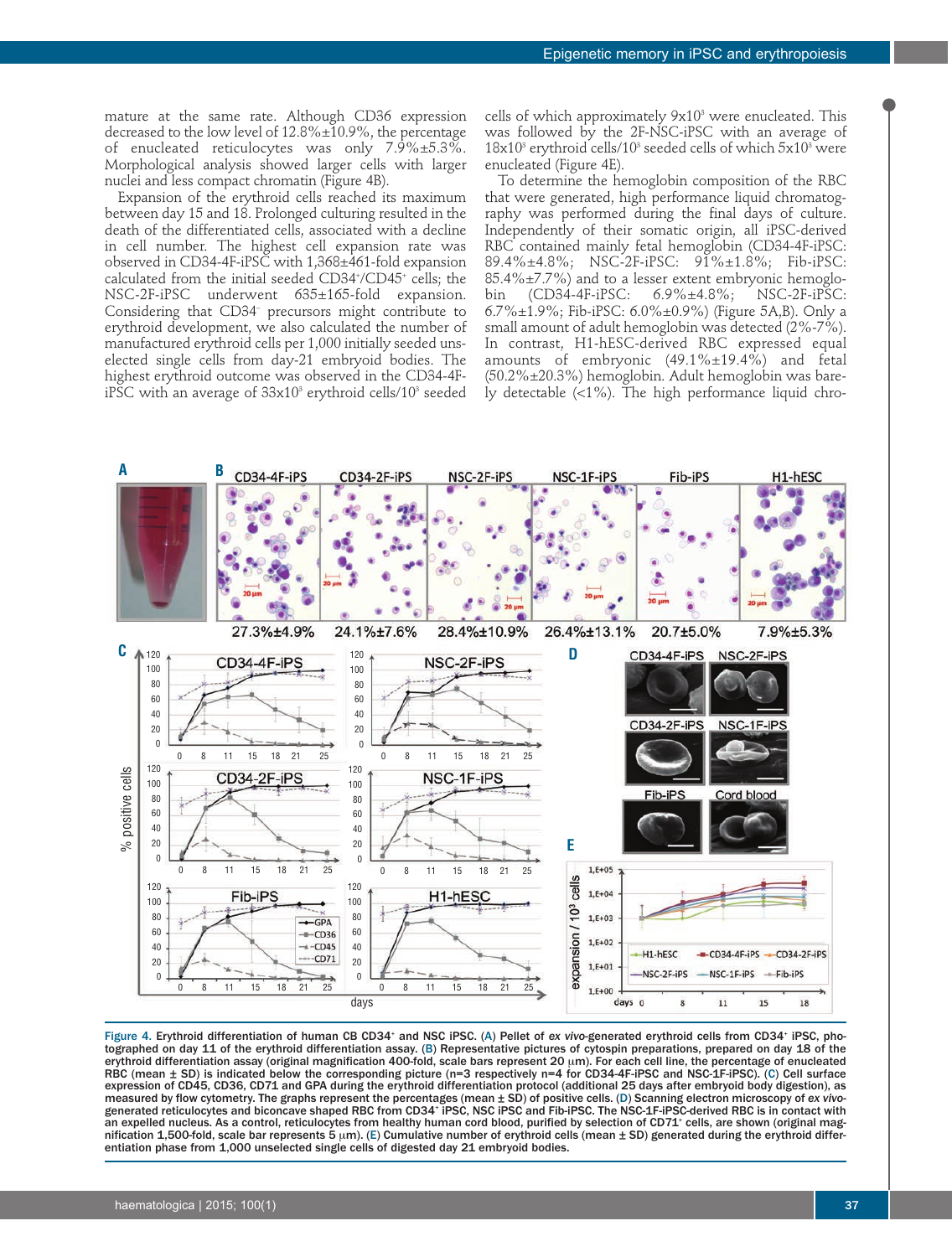matography results were confirmed by semiquantitative polymerase chain reaction analyses for embryonic ε, fetal γ and adult β-chains (Figure 5C).

## **Discussion**

We report the successful generation of iPSC from human CB CD34<sup>+</sup> HSC and their differentiation into hematopoietic and erythroid cells. So far, protocols established for the *ex vivo* manufacture of RBC from human fibroblast-derived iPSC have failed to provide adequate expansion and terminal differentiation, compared to the protocols for adult HSC. Recent studies conducted with murine and human systems indicated that iPSC have an epigenetic memory of their somatic cell origin, which resulted in an impaired hematopoietic differentiation potential of fibroblast, NSC and keratinocyte-derived iPSC.23-26 This impairment in differentiation was pronounced in early-passage iPSC lines

(<passage 10) and was attenuated at later passages (>passage  $15$ ).<sup>25</sup> As a consequence of this potential epigenetic memory and its influence on hematopoietic differentiation pathways, CD34<sup>+</sup> HSC may be more suitable than the commonly used fibroblasts as a reprogramming starting population to induce RBC generation from human iPSC.

To examine this issue further, we compared the hematopoietic and erythroid development of two newly established CD34+ iPSC lines with NSC-derived iPSC, which were recently described by our group.<sup>15</sup> Both populations are of fetal origin and can be classified as multipotent, somatic stem cells. Whereas CD34<sup>+</sup> HSC are the physiological progenitors of RBC and are of mesodermal origin, NSC are derived from the ectodermal germ layer. To make our results more comparable with those of other publications, we also included fibroblast-derived iPSC in our study.<sup>27</sup> Previously we demonstrated that multipotent NSC are more amenable than unipotent fibroblasts to reprogramming to iPSC.37 This observation was further val-



Figure 5. Hemoglobin composition of *ex vivo*-generated erythroid cells. (A) Representative high performance liquid chromatographic (HPLC) analyses, showing the tetrameric hemoglobin protein fractions in the *ex vivo*-generated erythroid cells from CD34+ -iPSC, NSC iPSC, Fib iPSC, H1-hESC, (day 18 of the erythroid differentiation phase) and in healthy human cord blood. Additionally, HPLC analysis of *ex vivo*-generated erythroid cells from human adult CD34<sup>+</sup> HSC, manufactured under the same culture conditions, is given (adult cRBC). The areas under the curve represent the percentages of embryonic (embHb), fetal (HbF) and adult (HbA) hemoglobin with respect to the total amount of hemoglobin. (B) Percentages (mean  $\pm$  SD) of embryonic, fetal and adult hemoglobin obtained from HPLC analyses of H1-hESC, CD34+ iPSC, NSC iPSC and Fib iPSC-derived erythroid cells (day 18 of the erythroid culture assay). Additionally, the hemoglobin composition of erythroid cells generated from human adult CD34+ HSC is given (adult cRBC). (C) Semiquantitative polymerase chain reaction analyses for the embryonic (ε), fetal (γ) and adult (β) hemoglobin chains in *ex vivo*-generated erythroid cells from H1-hESC, NSC iPSC and CD34+ iPSC, as well as in erythroid cells generated from adult CD34+ HSC (adult cRBC).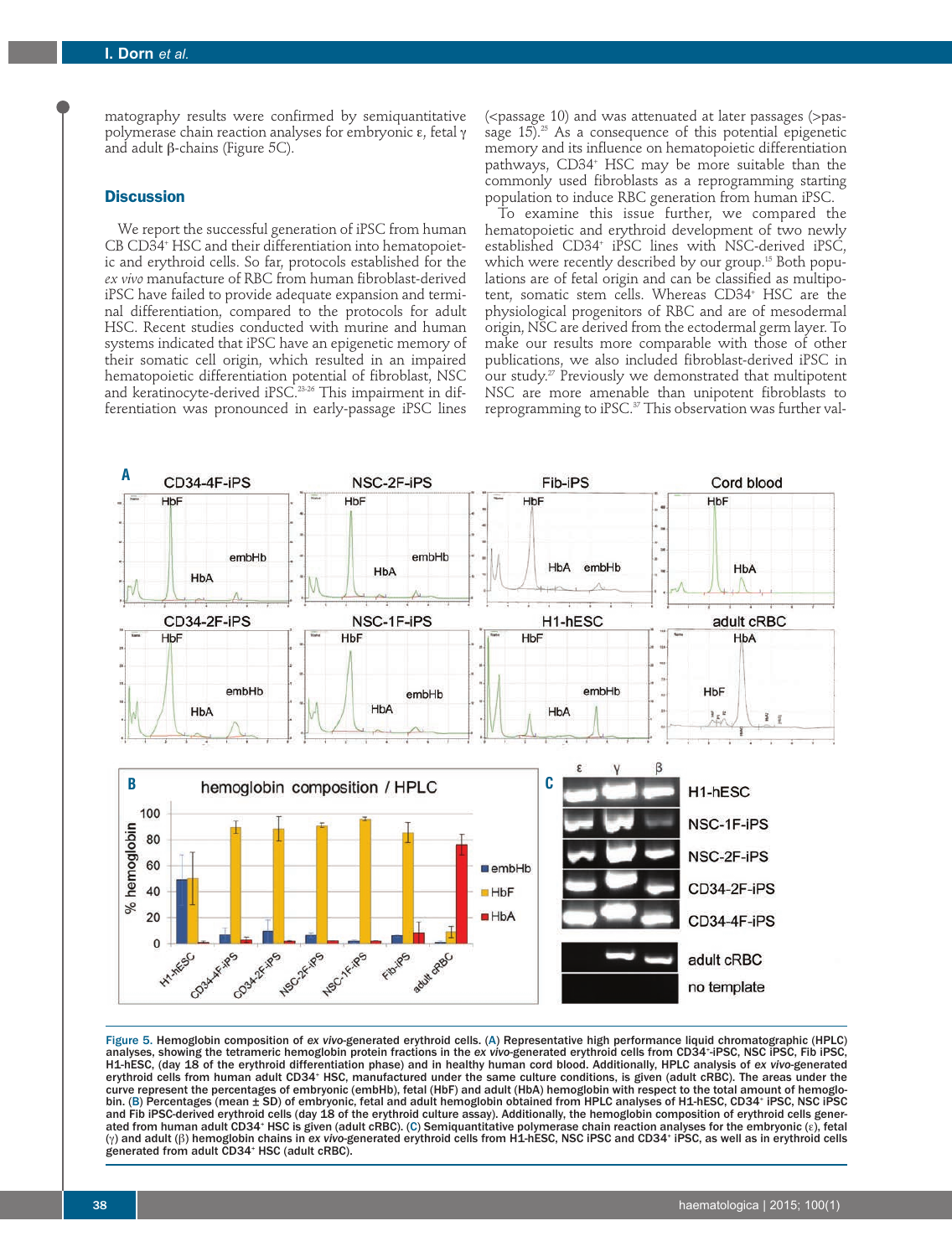idated with hematopoietic $38$  and endodermal $39$  cells.

To analyze the epigenetic marks of the reprogrammed cells, we performed genome-wide DNA methylation analysis of various iPSC lines (all at passages >15) derived from different sources (CD34<sup>+</sup> HSC, NSC, mesenchymal stromal cells and unrestricted somatic stem cells) being aware that DNA methylation is just one parameter leading to variations among iPSC lines.<sup>40</sup> Our results indicate that all iPSC have an epigenetic memory, as shown by their global methylation profile at promoter regions. This was confirmed by hierarchical clustering and principal component analyses, demonstrating that all iPSC cluster together with their corresponding somatic stem cells.

For hematopoietic and erythroid differentiation, human CD34+ HSC-, NSC- and fibroblast-derived iPSC (passages >15) were applied to an embryoid body-based culture system described recently.18 Despite the observed epigenetic memory in global gene methylation, all iPSC lines performed similarly in the initial hematopoietic induction, independently of their somatic origin. The hematopoietic commitment, analyzed by CD43 expression after 21 days of cytokine-stimulated embryoid body formation, averaged 20%, with some passage-dependent variations in each cell line. This is consistent with the suggestions of Bock *et al.*, <sup>41</sup> who postulated, based on quantitative embryoid body differentiation assays, variations in differentiation among iPSC lines within the normal spectrum of ESC variation. CD43 was recently identified as a hematopoiesisspecific marker that is expressed in early hematopoietic progenitors and persists in differentiating precursor cells.<sup>42</sup> In line with others, we observed only a minor population of CD45+ /CD34+ or CD43+ /CD34+ hematopoietic progenitors  $(-2\%)$ .<sup>17-22,43</sup> The vast majority of the CD43 hematopoietic cells were already committed myeloid, megakaryocyte and erythroid precursors. Additionally, the colony-forming potential of the digested day 21 embryoid body cells was not apparently different between the CD34+ iPSC, NSC iPSC and Fib iPSC; only the frequency of erythroid colonies was slightly higher in the CD34-4F-iPSC.

iPSC from all sources gave rise to a homogeneous population of erythroid cells at terminal stages of differentiation  $(>96\%$  GPA<sup>+</sup> cells), exhibiting phenotypes of terminally matured normoblasts, enucleated reticulocytes and, as demonstrated by electron microscopy, occasionally biconcave-shaped RBC. The percentage of enucleated cells (21%-29%) and the preferential synthesis of fetal hemoglobin (89%-96%) did not differ between the CB CD34+ iPSC, NSC iPSC and Fib-iPSC. However, although all the iPSC lines were similar in their ability to terminally mature into RBC, the expansion and final outcome of the erythroid cells was slightly higher in the  $CD34$ <sup>+</sup> iPSC  $(1,370$ -fold) than in the NSC-iPSC (640-fold). This is in line with the higher observed frequency of erythroid colony formation in the CD34-4F-iPSC and might argue for a greater intrinsic erythroid potential of these cells.

Our results obtained from the iPSC contrast with those observed for RBC generation from adult human HSC. For comparison, the mean expansion of adult CD34+ /CD45+ HSC (n=8), cultured under the same conditions, is 89,000 fold, with homogeneous differentiation into enucleated RBC (85.2% $\pm$ 4.8%) that express mainly adult hemoglobin (*unpublished data*). When using CD34+ cells from CB, established protocols with expansion rates of up to  $1.96x10^{\circ}$  fold will theoretically allow for the generation of more than 3x10<sup>12</sup> RBC from one CB unit.<sup>1</sup> However, the erythroid dif-

ferentiation potential of the human iPSC described here is similar to that in recent studies using fibroblast and mesenchymal stromal cell-derived iPSC in embryoid body<sup>18,21</sup> or stromal layer-based culture systems.17,20 Although using different culture conditions, all studies show a severely limited expansion of the erythroid cells compared to that from adult HSC, a low enucleation rate  $($ <10%) and the expression of mainly fetal and embryonic hemoglobin. Compared to these results, we achieved a higher enucleation rate (21-29% *versus* <10%17-22), which might be the consequence of differences in the culture techniques or the intrinsic characteristics of our iPSC cell lines.

Because of the similar functionality of NSC and CB CD34+ -derived iPSC in hematopoietic and erythroid differentiation, we focused the initial DNA methylation analysis in more detail on promoter regions associated with hematopoietic and erythroid differentiation pathways. We did not detect higher methylation levels at many of the hematopoietic-specific promoters in the NSC iPSC compared to the CD34<sup>+</sup> iPSC. A higher methylation level in NSC iPSC, indicating impaired transcription of these regions, could be considered a prerequisite for the preferred differentiation of CD34+ iPSC towards hematopoietic lineages. These results do, therefore, support the observed similarity in hematopoietic and erythroid differentiation in NSC iPSC and CD34+ iPSC. In addition to our results, it would be very interesting to investigate the hematopoietic potential and epigenetic marks of reprogrammed erythroid progenitors further. The successful reprogramming of erythroid progenitors derived from patients with polycythemia vera has been described recently.44

In a recent study our iPSC derived from mouse NSC with OCT4 alone showed reduced neuronal and hematoendothelial differentiation compared to iPSC reprogrammed with all four factors or ESC.<sup>45</sup> This might be the result of some epigenetic instability, as shown in the DNA methylation pattern of the pluripotency associated promoters, although their gene expression profile was very similar to that of ESC.<sup>46</sup> We can confirm these slight differences in the differentiation efficiency in human cells depending on the number of reprogramming factors. Although OCT4-derived (NSC) and OCT4/SOX2-derived (CD34+ HSC) iPSC gave rise to similar percentages of hematopoietic precursors compared to their corresponding iPSC lines that were reprogrammed with more factors, colony growth was impaired in CD34<sup>+</sup> iPSC reprogrammed with only OCT4/SOX2. Furthermore, the outcome of the erythroid cells in the more specific erythropoiesis assays was likewise impaired in OCT4-induced NSC iPSC and OCT4/SOX2-induced CD34<sup>+</sup> iPSC. Nevertheless, all iPSC lines gave rise to erythroid cells at terminally mature stages, and the expansion rates were at least as high as in H1-hESC.

Although we can confirm our initial hypothesis of an epigenetic memory in CD34+ iPSC at higher passages on a genome-wide level, this memory only marginally improved the expansion and differentiation of RBC under *ex vivo* conditions. RBC generation from iPSC does, therefore, still remain a challenge, and major hurdles must be overcome before iPSC-derived RBC will enter into clinical use. One key issue for transfusion purposes will be large-scale amplification. Strategies to improve expansion rates might focus on increased induction of early hematopoietic and erythroid progenitors from human iPSC and the maximization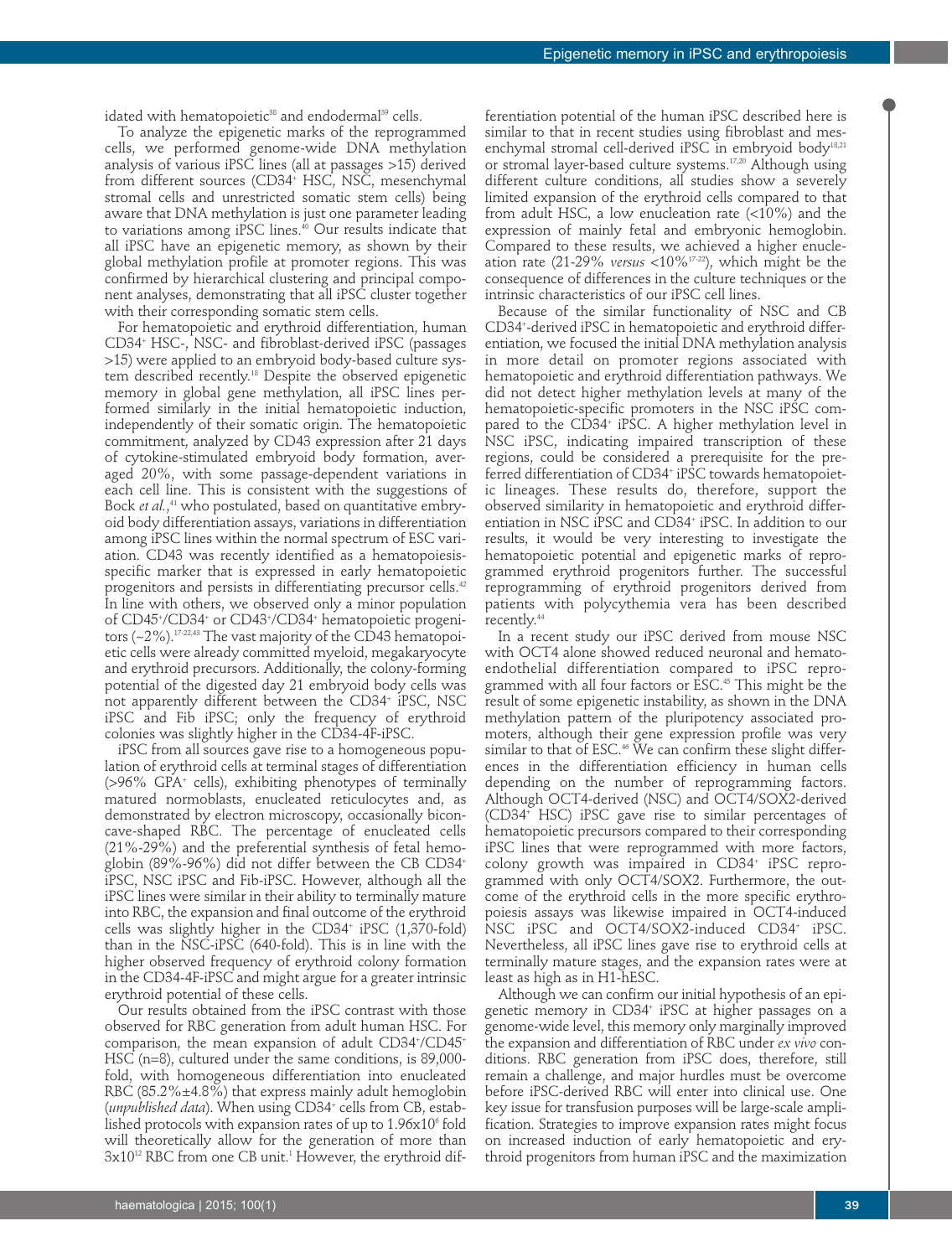of their subsequent expansion (e.g. by controlled expression of erythroid-specific genes, introduction of proliferationassociated transcription factors, $4^{\prime\prime,48}$  modification of growth factor combinations or mimicry of endogenous niches). Once all these difficulties have been successfully overcome, *ex vivo* manufactured RBC from human iPSC might be used for personalized transfusion medicine, preferentially applied to allo-immunized patients or those with rare blood groups. For these purposes, using CB CD34+ HSC as the starting cell population, as described here, will have several potential advantages: (i) CB CD34<sup>+</sup> cells are of fetal origin and have not been challenged by environmental influences that lead to nuclear and mitochondrial mutations; $49,50$  (ii) CD34+ HSC can be easily isolated from CB collected in an already established worldwide network of CB banks, without any donor risk;<sup>50</sup> (iii) CB derived from CB banks will be well characterized for immunological and infectious markers; and (iv) CB-derived iPSC would allow the formation of CB iPSC banks to procure blood group-compatible RBC units and, on demand, histocompatible cell transplants. Furthermore, in newborns with congenital diseases, autologous CB might be readily available for the generation of autologous cell products, disease modeling or genetic modifications.

#### *Acknowledgments*

*The authors would like to thank Axel Schambach and Christopher Baum, MHH, Hannover for providing the lentiviral SFFV reprogramming vectors and Peter Reinhardt and Jared Sterneckert for providing the human fibroblast iPSC line. We thank Melanie Pereira, Boris Burr, Ingrid Gelker, Claudia Ortmeier and Martina Sinn for excellent technical assistance. The data discussed in this publication have been deposited in the NCBI Gene Expression Omnibus and are accessible through GEO Series accession number GSE 55109 (http://www.ncbi.nlm.nih.gov/geo/query/ acc.cgi? acc=GSE55109). This study was supported by research funding from the German Society for Transfusion Medicine and Immunohematology (to ID), from the Karl Landsteiner Stiftung of the German Red Cross West (to PS), from the National Research Foundation of Korea funded by the Korean government (N. 2010- 0020277, 2012M3A9C6049790, 2010-0028684 to JBK) and from the German Federal Ministry of Education and Research (BMBF 01GN1008A,D to GK and PW) and BMBF 01GN1008B (to HRS and HZ).* 

### *Authorship and Disclosures*

*Information on authorship, contributions, and financial & other disclosures was provided by the authors and is available with the online version of this article at www.haematologica.org.*

## **References**

- 1. Giarratana MC, Kobari L, Lapillonne H, Chalmers D, Kiger L, Cynober T, et al. Ex vivo generation of fully mature human red blood cells from hematopoietic stem cells. Nat Biotechnol. 2005;23(1):69-74.
- 2. Miharada K, Hiroyama T, Sudo K, Nagasawa T, Nakamura Y. Efficient enucleation of erythroblasts differentiated in vitro from hematopoietic stem and progenitor cells. Nat Biotechnol. 2006;24(10):1255-6.
- 3. Fujimi A, Matsunaga T, Kobune M, Kawano Y, Nagaya T, Tanaka I, et al. Ex vivo largescale generation of human red blood cells from cord blood CD34+ cells by co-culturing with macrophages. Int J Hematol. 2008;87(4):339-50.
- 4. Zeuner A, Martelli F, Vaglio S, Federici G, Whitsett C, Migliaccio AR. Concise review: stem cell-derived erythrocytes as upcoming players in blood transfusion. Stem Cells. 2012;30(8):1587-96.
- 5. Leberbauer C, Boulmé F, Unfried G, Huber J, Beug H, Müllner EW. Different steroids co-regulate long-term expansion versus terminal differentiation in primary human erythroid progenitors. Blood. 2005;105(1): 85-94.
- 6. Boehm D, Murphy WG, Al-Rubeai M. The potential of human peripheral blood derived CD34+ cells for ex vivo red blood cell production. J Biotechnol. 2009;144(2):127-34.
- 7. Giarratana MC, Rouard H, Dumont A, Kiger L, Safeukui I, Le Pennec PY, et al. Proof of principle for transfusion of in vitro-generated red blood cells. Blood. 2011;118(19):5071-9.
- 8. Bonig H, Chang KH, Geisen C, Seifried E, Ware C. Blood types of current embryonic stem cell lines are not conducive to culturing "universal-donor" Transfusion. 2008;48(5):1039-40.
- 9. Takahashi K, Tanabe K, Ohnuki M, Narita M, Ichisaka T, Tomoda K, et al. Induction of pluripotent stem cells from adult human

fibroblasts by defined factors. Cell. 2007;131(5):861-72.

- 10. Yu J, Vodyanik MA, Smuga-Otto K, Antosiewicz-Bourget J, Frane JL, Tian S, et al. Induced pluripotent stem cell lines derived from human somatic cells. Science. 2007;318(5858):1917-20.
- 11. Park IH, Zhao R, West JA, Yabuuchi A, Huo H, Ince TA, et al. Reprogramming of human somatic cells to pluripotency with defined factors. Nature. 2008;451(7175):141-6.
- 12. Zaehres H, Kim JB, Scholer HR. Induced pluripotent stem cells. Methods Enzymol. 2010;476:309-25.
- 13. Loh YH, Agarwal S, Park IH, Urbach A, Huo H, Heffner GC, et al. Generation of induced pluripotent stem cells from human blood. Blood. 2009;113(22):5476-9.
- 14. Aasen T, Raya A, Barrero MJ, Garreta E, Consiglio A, Gonzalez F, et al. Efficient and rapid generation of induced pluripotent stem cells from human keratinocytes. Nat Biotechnol. 2008;26(11):1276-84.
- 15. Kim JB, Greber B, Arauzo-Bravo MJ, Meyer J, Park KI, Zaehres H, et al. Direct reprogramming of human neural stem cells by OCT4. Nature. 2009;461(7264):649-3.
- 16. Liu H, Ye Z, Kim Y, Sharkis S, Jang YY. Generation of endoderm-derived human induced pluripotent stem cells from primary hepatocytes. Hepatology. 2010;51(5):1810-9.
- 17. Dias J, Gumenyuk M, Kang H, Vodyanik M, Yu J, Thomson JA, et al. Generation of red blood cells from human induced pluripotent stem cells. Stem Cells Dev. 2011;20(9):1639-47.
- 18. Lapillonne H, Kobari L, Mazurier C, Tropel P, Giarratana MC, Zanella-Cleon I, et al. Red blood cell generation from human induced pluripotent stem cells: perspectives for transfusion medicine. Haematologica. 2010;95 (10):1651-9.
- 19. Chang KH, Huang A, Hirata RK, Wang PR, Russell DW, Papayannopoulou T. Globin phenotype of erythroid cells derived from human induced pluripotent stem cells.

Blood. 2010;115(12):2553-4.

- 20. Chang CJ, Mitra K, Koya M, Velho M, Desprat R, Lenz J, et al. Production of embryonic and fetal-like red blood cells from human induced pluripotent stem cells. PLoS One. 2011;6(10):e25761.
- 21. Feng Q, Lu SJ, Klimanskaya I, Gomes I, Kim D, Chung Y, et al. Hemangioblastic derivatives from human induced pluripotent stem cells exhibit limited expansion and early senescence. Stem Cells. 2010;28(4):704-12.
- 22. Kobari L1, Yates F, Oudrhiri N, Francina A, Kiger L, Mazurier C, et al. Human induced pluripotent stem cells can reach complete terminal maturation: in vivo and in vitro evidence in the erythropoietic differentiation model. Haematologica. 2012;97(12):1795- 803.
- 23. Polo JM, Liu S, Figueroa ME, Kulalert W, Eminli S, Tan KY, et al. Cell type of origin influences the molecular and functional properties of mouse induced pluripotent stem cells. Nat Biotechnol. 2010;28(8): 848-55.
- 24. Kim K1, Doi A, Wen B, Ng K, Zhao R, Cahan P, et al. Epigenetic memory in induced pluripotent stem cells. Nature. 2010;467(7313):285-90.
- 25. Kim K, Zhao R, Doi A, Ng K, Unternaehrer J, Cahan P, et al. Donor cell type can influence the epigenome and differentiation potential of human induced pluripotent stem cells. Nat Biotechnol. 2011;29(12): 1117-9.
- 26. Lister R, Pelizzola M, Kida YS, Hawkins RD, Nery JR, Hon G, et al. Hotspots of aberrant epigenomic reprogramming in human induced pluripotent stem cells. Nature. 2011;471(7336):68-73.
- 27. Reinhardt P, Schmid B, Burbulla LF, Schöndorf DC, Wagner L, Glatza M, et al. Genetic correction of a LRRK2 mutation in human iPSCs links parkinsonian neurodegeneration to ERK-dependent changes in gene expression. Cell Stem Cell. 2013;12 (3):354-67.